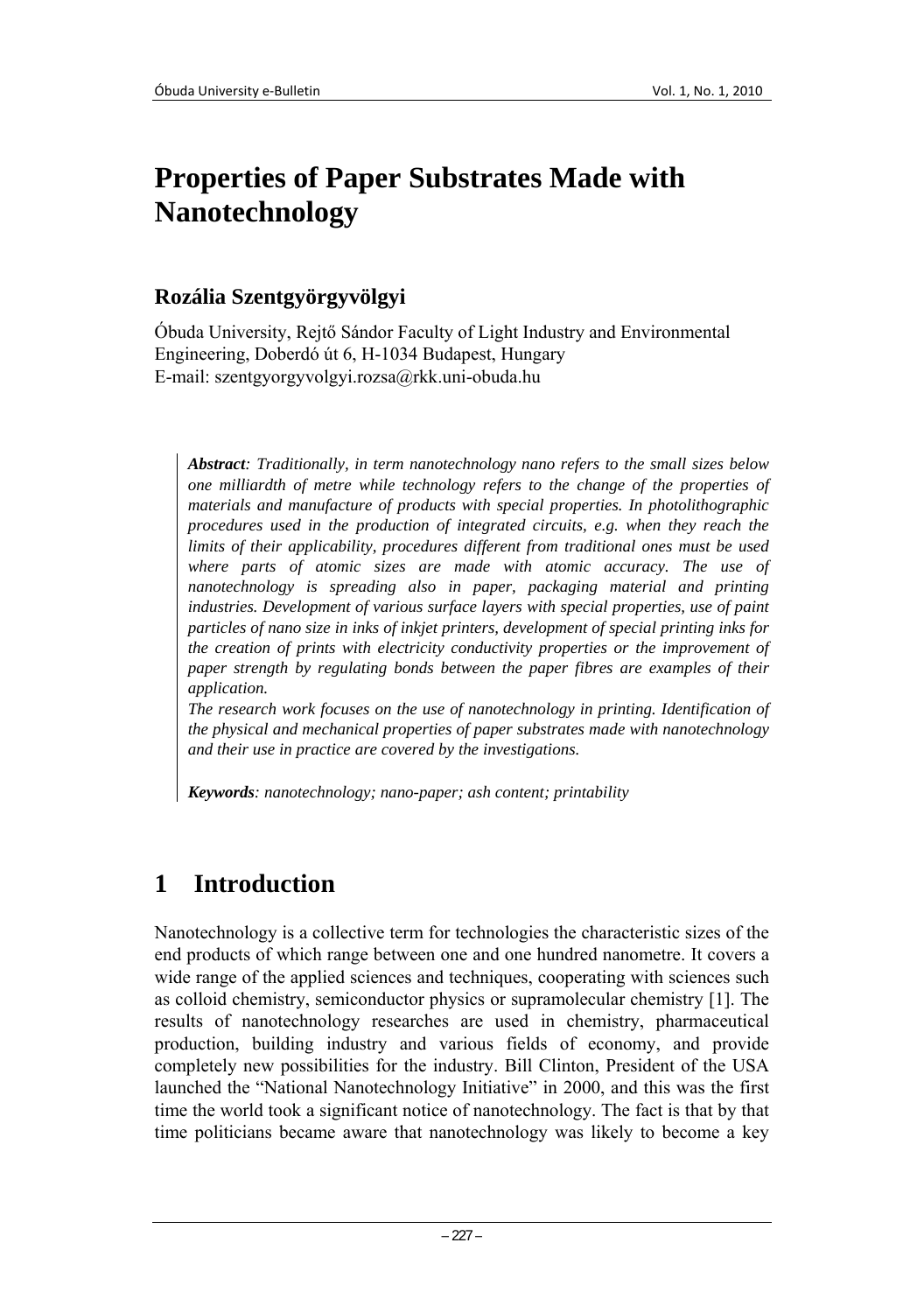economic branch. Basic researches have accumulated key information on the basis of which we can confidently state that nanostructures will reform our everyday life to the same great extent than mobile phones and computer technique.

Investors in Hungary are less responsive to nanotechnology as this field is still undeveloped and our research centres do not have a reference period of a decade either. Capital companies in the countries of the European Union almost fear from investments, therefore the Union supports nanotechnology developments with separate framework programmes. Highlighted support and attention are paid to technology in Japan, and the companies spend much more on research & development, and due to this half of nanotechnology patents is owned by the country. However, only fifth is owned by the United States, while less than ten percent by Europe. Though the new technology is welcome with a great enthusiasm everywhere, there are also some concerns. These include a report of the Canadian ETC civil organisation which gives warning of dangers in the biological use of nanotechnology.

## **2 Nanotechnology in Graphic Artz Industry**

## **2.1 Nanotechnology**

The basis of nanotechnology is made by nanostructures the physical, chemical and electronic properties of which significantly affect the possibilities of the technologies. Nanostructures are made of materials the mechanical, optical, electronic etc. properties of which are specified by their structures of atomic size. Such structures may be e.g. nanotubes. Carbon nanotubes are of material structures with important mechanical and electric properties.

They may play an important role in microelectronic devices and fibre reinforcement of polymer materials. An optimal nanotube is a helical configuration of carbon atoms winding into a seamless tube. While its diameter is only a few nanometres, its length may be up to several tens of micrometers. Their special electric properties are attributable to the fact that electrons are able to flow only in the direction of the tube axle and within the tube due to quantum physics aspects. It is confirmed with measurements that it is able to behave as a metal or a semiconductor. If a proper technology can be developed then it is quite possible to make microelectronic devices purely from carbon without even the need for polluting atoms in the devices. For example tennis-rackets reinforced with the use of carbon nanotubes have been made in Japan (Figure 1) [2].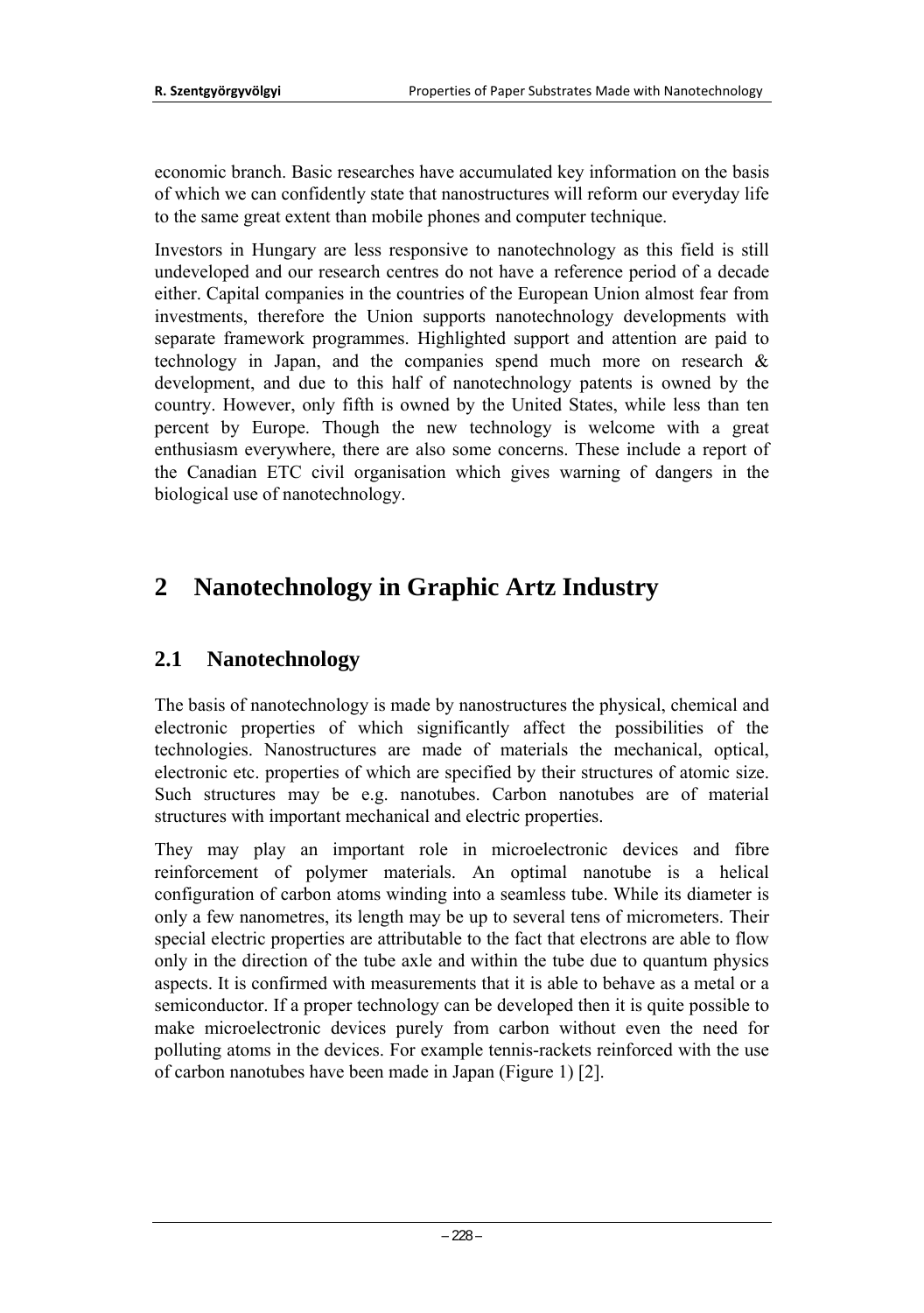

Figure 1 Model of carbon nanotube

### **2.2 Application Nanotechnology in Printing**

The use of nanotechnology is spreading also in paper, packaging material and printing industries. Development of various surface layers with special properties, use of paint particles of nano size in inks of inkjet printers, development of special printing inks for the creation of prints with electricity conductivity properties or the improvement of paper strength by regulating bonds between the paper fibres are examples of their application.

Paper with breaking and tear strengths similar to cast iron and with hardness similar to bone may be made from nano-fibrils made of fibres. A paper product with such properties may offer new possibilities on the market for the printing industry [3] [4].

Nano-fibrils are thin cellulose fibres the thickness of which is between 5 and 10 nanometre depending on the type, and the length is several micrometres (Fig. 2).



Figure 2 Nano-fibrils made from cellulose

A new paper type has been developed in the paper mill of Mondi Business Paper, which was presented at the international event of Paper-world 2007, in Frankfurt. A specificity of the new paper type with fantasy name *"Neox"* is that it was the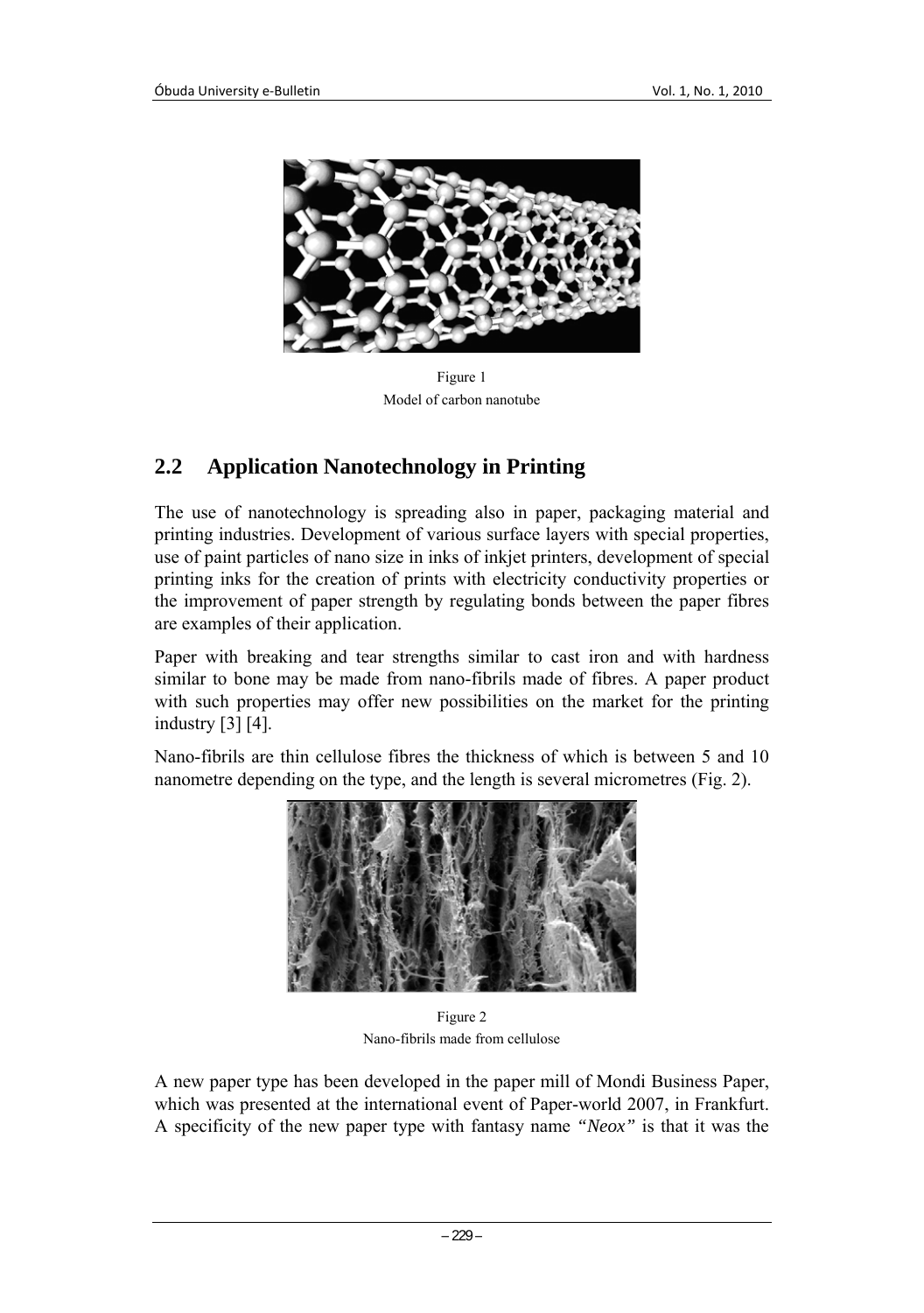first time nano-hybrid technology was used for paper making. Neox is a standard A4 paper with twenty five trillion nano particles on its both sides. A smooth paper surface of nano structures is achieved with the new technology, which combines the smooth and bright of coated paper with great whiteness and stiffness of quality uncoated paper.

The range of pigments and printing inks made with the use of them has become more extensive with the development of pigment manufacturing technology. With the appearance of nano-technology a number of various printing inks with new properties have appeared on the market. These include for example colour nano paints without dyes and pigments, nano lacquers and electronic paints suitable also for optical communications purposes. A wide range of medias may be printed with paints manufactured with nanotechnology. The pearly effect is more intensive on dull and smooth surfaces, and high opacity of the media is also a benefit. Its application has been started in the printing not only of traditional products but also of top quality products. An additional benefit is that further processing procedures are not troublesome either.

One of the licences of company DuPont is *"ecology coating"*, a viscous solid matter, each molecule of which is part of the paint coat, contrary to traditional paints where the paint coat is hardly 20-30%, the remaining part is solvents which evaporate. This so called nano paint is able to bind under ultraviolet radiation within three seconds, saving time and space. It does not contain volatile organic matters so it does not pollute the air. It may cause minor problems such as irritation.

Electronic paint, more commonly known as *"e-ink"* is a paint showing the necessary information on a digital display i.e. on e-paper surface. It is constituted by electrically charged pigment particles floating in the oil in the form of microcapsules. By now an acceptable quality of display face based on this principle has been achieved (Figure 3).



Figure 3 Microscopic image of microcapsules of e-ink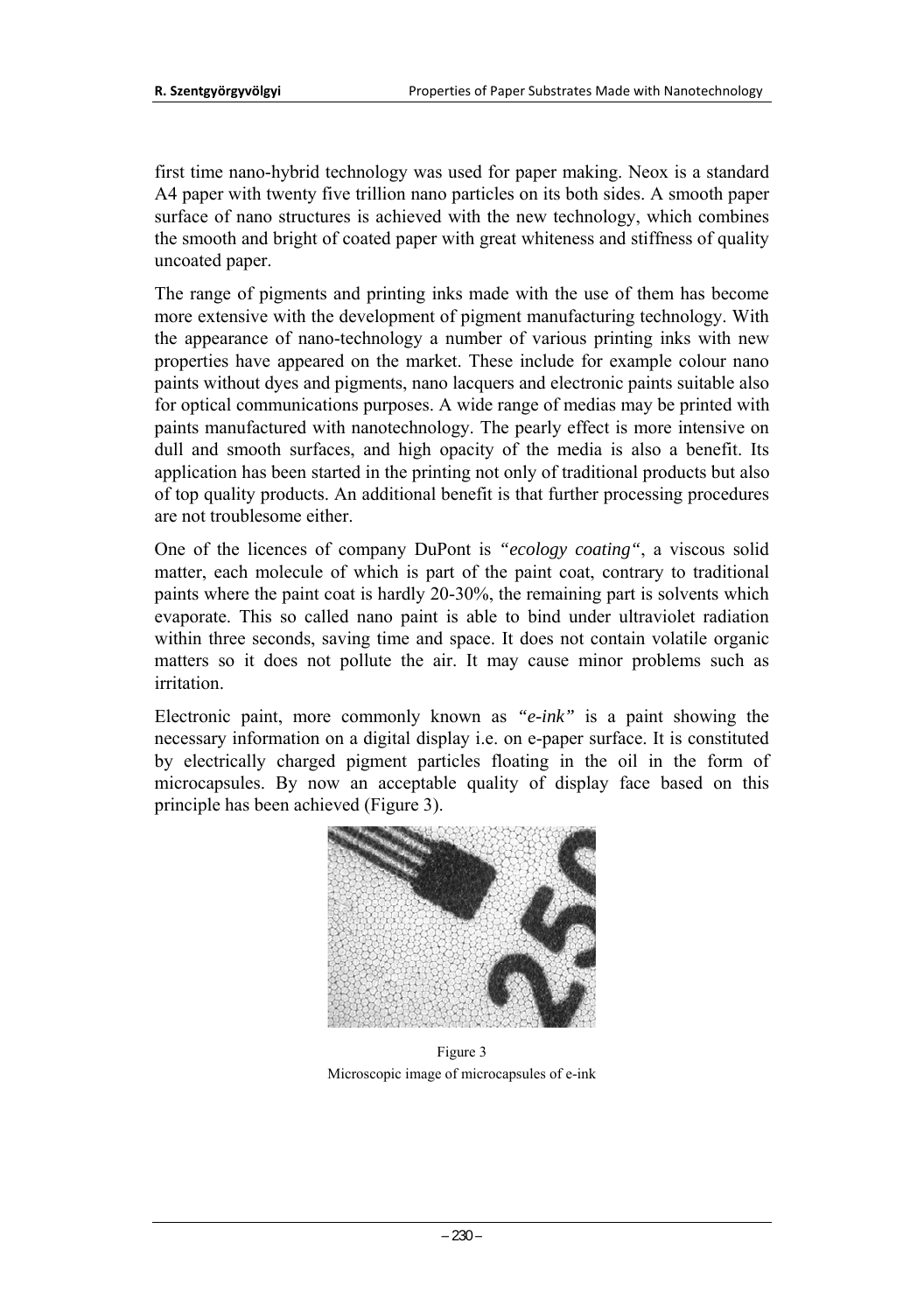## **3 Methology of Investigation**

Properties of paper substrates made with nanotechnology was compared to those of traditional coated paper medias during the examining [4]. Characteristics of papers are summarised in Table 1.

| Name of<br>papers             | <b>Type</b>         | <b>Distributor</b>       | Mass per sq. m,<br>g/m <sup>2</sup> |
|-------------------------------|---------------------|--------------------------|-------------------------------------|
| <b>Neox 110</b>               | Coated, nano-hybrid | Budapest Papír Kft.      | 110                                 |
| <b>UPM DIGI</b><br>115        | Coated, semi-bright | Papyrus Hungária<br>Zrt. | 115                                 |
| <b>Neox 250</b>               | Coated, nano-hybrid | Budapest Papír Kft.      | 250                                 |
| <b>UPM DIGI</b><br><b>300</b> | Coated, semi-bright | Papyrus Hungária<br>Zrt. | 300                                 |

| Table 1               |  |  |
|-----------------------|--|--|
| Used paper substrates |  |  |

The features of printing substrates prepared by nanotechnology during research were compared with traditional coated paper printing substrates. The mechanical features and the printability features of Mondi Neox (nano) and UPM Digi Finesse gloss papers recommended for digital printing were tested.

## **4 Results and Discussion**

### **4.1 Investigation of Paper Substrates**

Breaking strength is a tensile force necessary to break a paper strip of specific size. One end of the trial piece is caught, while the other end is subject to an increasing tensile strength until it is broken. FRANK breaking tester was used for the test. Neox papers with mass per square metre values showed higher elongation both in production and crosswise directions than UPM DIGI papers compared to them. In case of Neox and UPM DIGI papers with high mass per square metre the crosswise elongation of UPM DIGI papers was higher, while a similar result was obtained in the production direction (UPM DIGI: 2.65%, Neox: 2,66%) [5]. (Figure 4).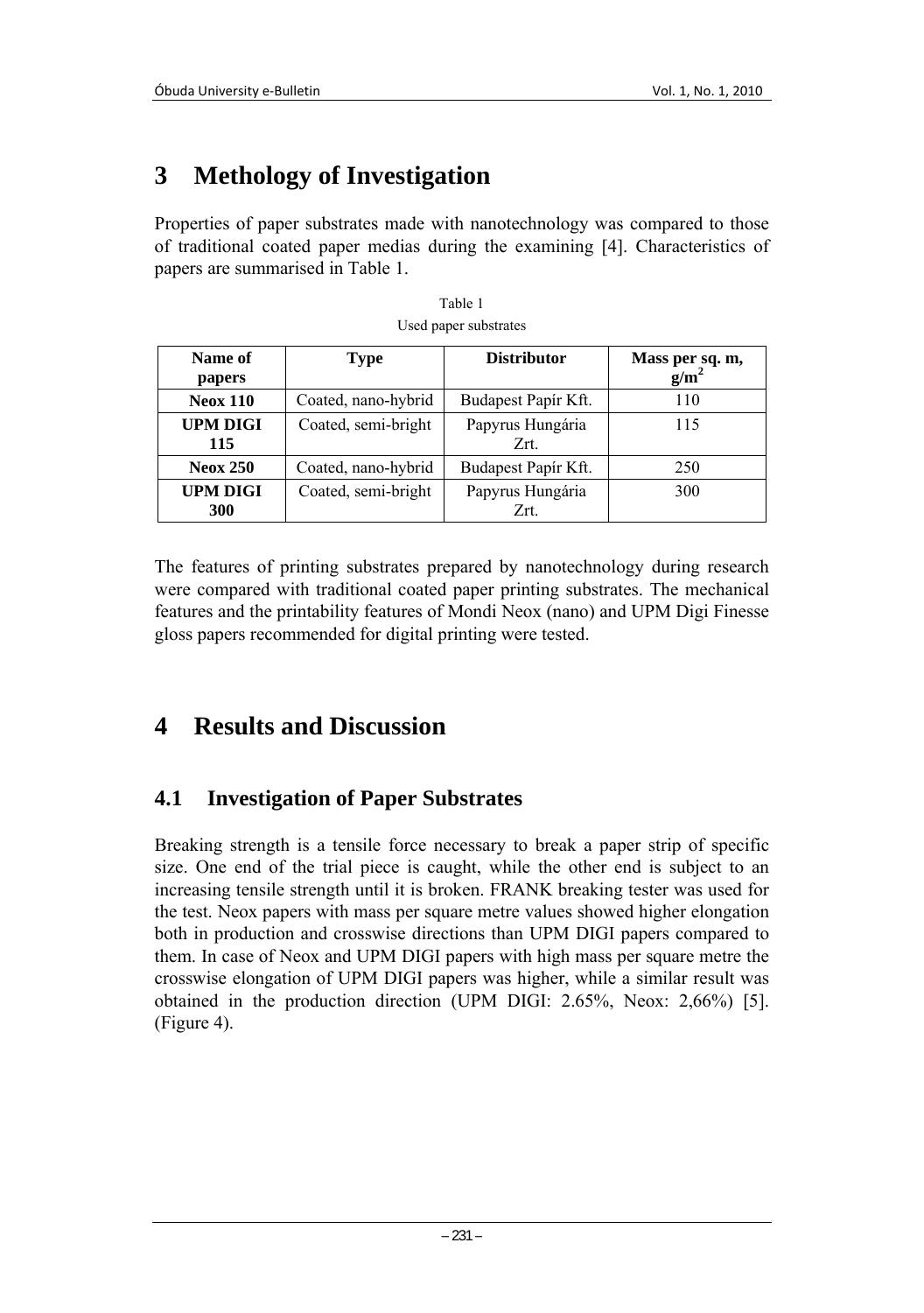

Elongation of papers

Strength necessary to break a paper is breaking strength while that necessary to further break it is tearing strength. The breaking strength is always higher than tearing strength. Eldendorf tear tester was used for measuring the tearing strength. On the basis of values calculated during the tests we found that a tearing strength by 16% higher is required to tear Neox papers on an average than in case of UPM DIGI papers, both in production and crosswise directions (Figure 5).





Part remaining after combustion and annealing of paper of a specific mass at a temperature of 573˚K is called ash content. Papers contain also fillers of mineral origin. In addition to ash contained in the fibres, the ash content indicates the filler volume of the paper. Pots, digital analytic scales, annealing furnace and exsiccator were used for the test. Ash is contained in the fillers of papers and in the surface coat, and is an inorganic matter remaining after charring [6]. On the basis of the ash content values we can state that the ash contents of UPM DIGI papers are by 54% higher on an average than those of Neox papers. Based on the obtained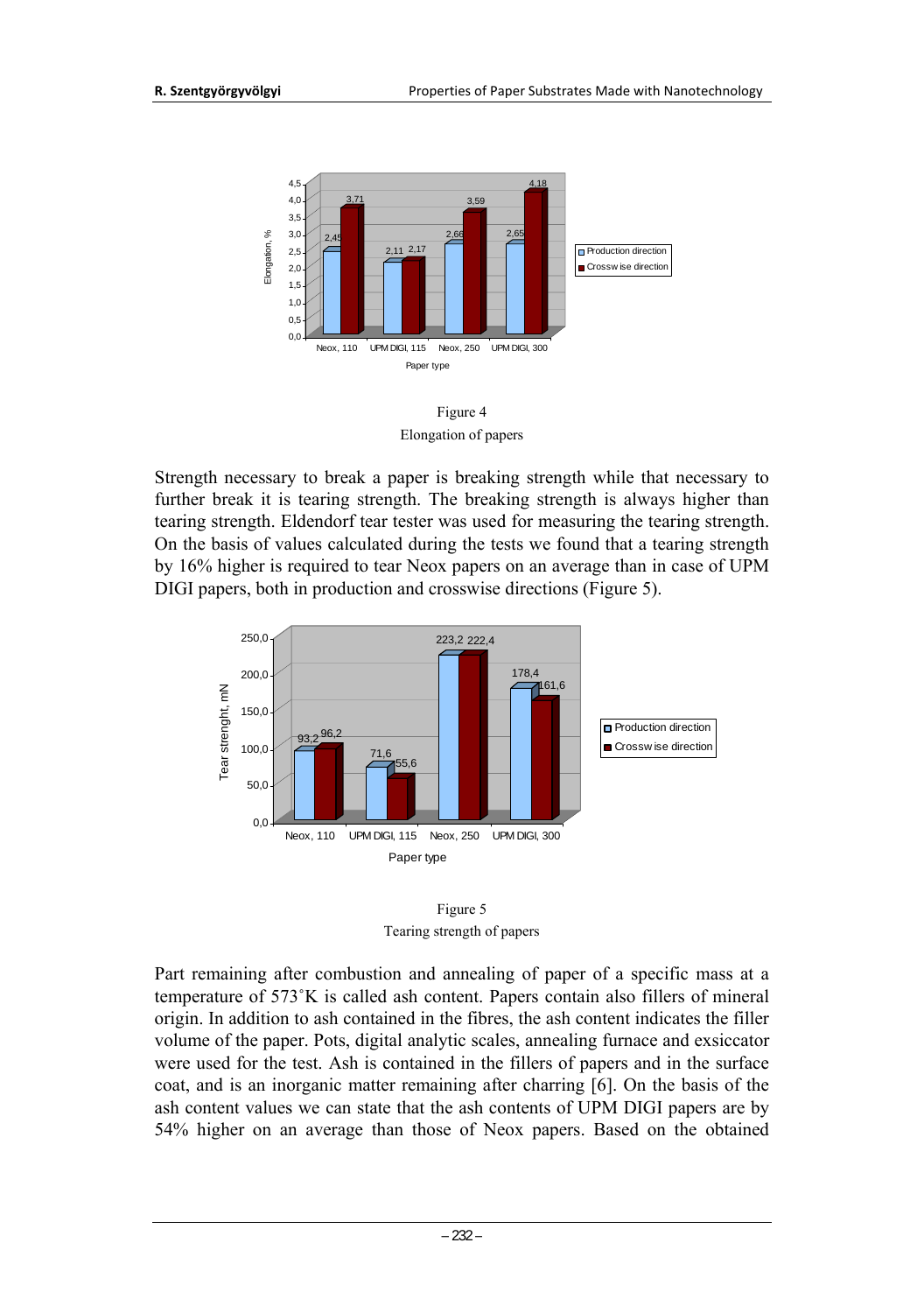results we can assume that the coats of Neox papers, manufactured with nanotechnology do not or hardly contain fillers of mineral or vegetable origin (Figure 6).



Figure 6 Ash content of papers

## **4.2 Microscopic Tests**

Stereo microscope type BIM-312T was used for the tests. The forms, morphological characters of fibres of the paper media, the rate of fibrillation as well as the surface of prints were tested with the instrument. The instrument is constituted by CMOS digital camera with a resolution capacity of 1.3 MP and a set of lenses with different zooms, and is provided also with image processing software. The sample may be illuminated via a lens or by means an external auxiliary light. The zoom figures of the obtained colour digital records are specified by the resolution capacities of the lens and of the monitor.

First the surfaces of the papers and differences between the coat layers not visible to the naked eyes were tested. Papers made with the different technological procedures were shot with 4x zoom via the stereo microscope.

A very thin coat layer was observed on Neox papers, cellulose fibres of the paper showed through, and small air bubbles were detected. The coat layer of UPM DIGI papers is thicker and more even than that of Neox papers. In the next phase of the tests sectional views of Neox with low mass per square metre and UPM papers were shot. The trial pieces were soaked in iodine solution with a concentration of 2% for ca. 10 minutes before the trial. Then the soaked and ready sample pieces were removed from the solution, and the surplus water was absorbed with the use of a filter paper. The trial pieces were observed with 4x magnification through the microscope. Comparing shots made on Neox and UPM DIGI papers a higher discoloration was observed on the section of Neox papers. The darker discoloration may be explained by the fact that the starch content of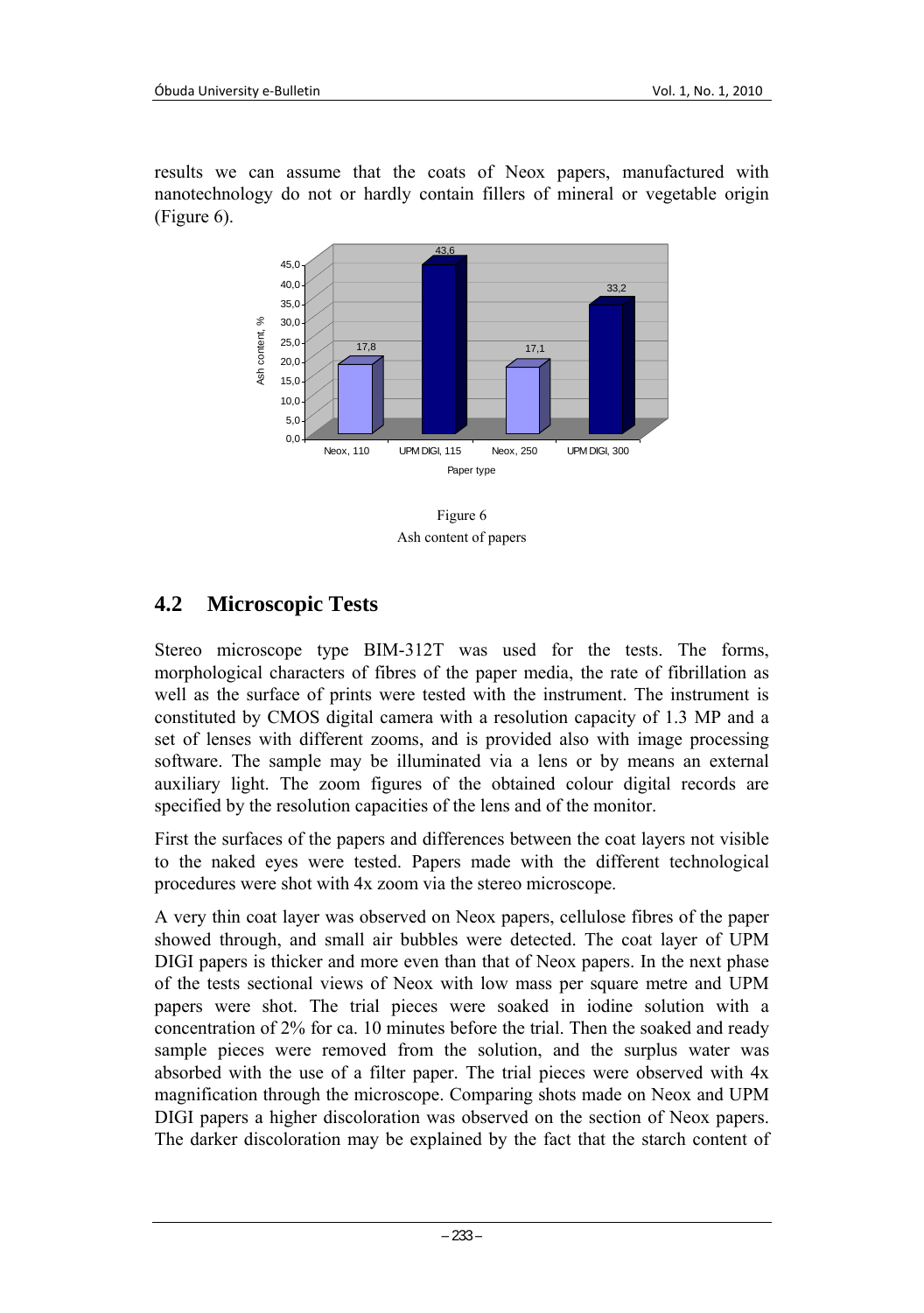papers under examination was higher. The glue content of the paper may be concluded from the starch content. We can state on the basis of the experiment that in case of a low mass per square metre Neox papers contain more glue than UPM DIGI papers (Figure 7).



Figure 7 Surface of Neox paper

#### **Conclusions**

During the investigations of the paper medias we found that the thickness of Neox papers was more even than the thickness of traditional wood-free UPM DIGI media coated on both sides, optically bleached and compared to it However, the mechanical tests showed that Neox papers had higher breaking strengths and tore under higher tearing strengths than UPM DIGI papers. Based on the tests of the ash content we can assume that the coat layer of Neox papers contain minimum quantities of fillers of mineral and vegetable origin, contrary to traditional UPM DIGI papers. During the visual controls of the test prints no differences visible to the naked eyes were found. During observation of the paper medias and prints with the stereo microscope a significant deviation was observed on the coated surfaces of the papers and in the breaking of the printed samples when they were bent.

#### **References**

- [1] Taniguchi, N.: On the Basic Concept of 'Nano-Technology. In: *Proceedings of the international conference on production engineering*. Tokyo, Part II, Japan Society of Precision Engineering, 1974, Tokyo: JSPE. pp. 18-23
- [2] Penniman, J. at. al: Alkaline Papermaking Nanotechnology: The Ideal Digital Imaging and Printing Surface. *Online Exclusives*, September 2004. *Available from* http//:www.tappi.org *Accessed:2010.03.30.*
- [3] Kardos, Gy.: Hírek a papíriparból. *Nyomdavilág,* Vol. XIV, No. 2, PrintConsult Kft., Budapest, 2008, pp. 32-33